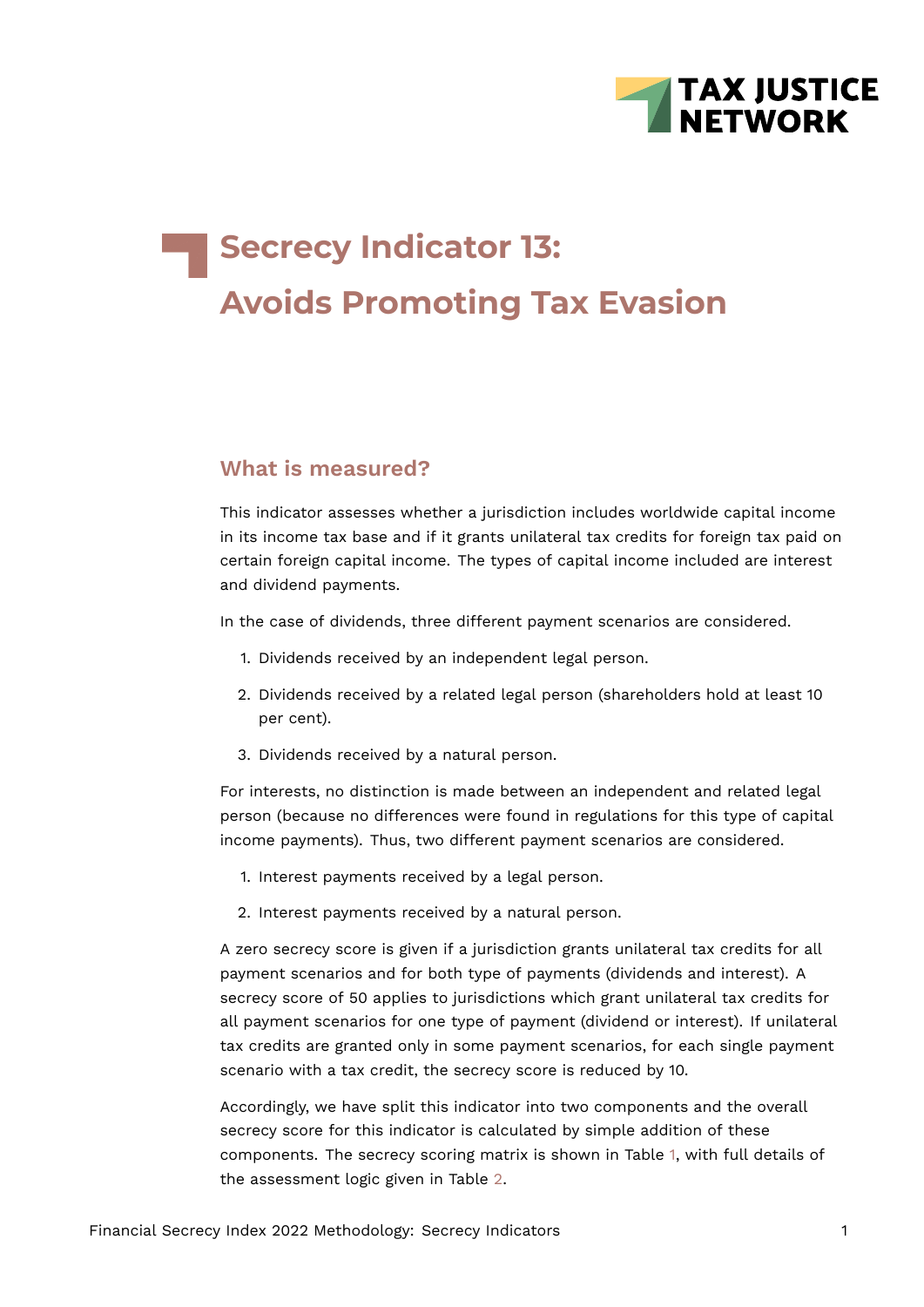The secrecy score is not reduced where a jurisdiction does any of the following:

- 1. effectively exempts foreign income from domestic taxation, be it through:
	- (a) a pure territorial tax system;
	- (b) or through exemptions for
		- i. specific payments (such as dividends)
		- ii. specific legal entities (such as international business companies)
		- iii. specific individuals (such as non-doms or inward expatriates);
	- (c) exemption of income
		- i. unless income is remitted or
		- ii. if income is remitted;
	- (d) zero or near zero tax rates (eg on corporate income); $1$
- <span id="page-1-1"></span>2. only offers the option to deduct foreign payments from the tax base;
- <span id="page-1-0"></span>3. provides no unilateral double taxation relief whatsoever.

#### **Table 1. Secrecy Scoring Matrix: Secrecy Indicator 13**

| <b>Regulation</b>                                                                                                                                                                                                                                     | <b>Secrecy Score</b><br><b>Assessment</b><br>[Secrecy Score:<br>$100$ points = full<br>secrecy; $0$ points =<br>full transparency] |
|-------------------------------------------------------------------------------------------------------------------------------------------------------------------------------------------------------------------------------------------------------|------------------------------------------------------------------------------------------------------------------------------------|
| Component 1: Dividends (50 points)                                                                                                                                                                                                                    |                                                                                                                                    |
| No unilateral double taxation relief through a tax credit system                                                                                                                                                                                      | 50                                                                                                                                 |
| Unilateral double taxation relief through a tax credit system for one payment<br>scenario<br>(if recipient is either an independent or related legal person, or natural person)                                                                       | 40                                                                                                                                 |
| Unilateral double taxation relief through a tax credit system for two payment<br>scenarios<br>(if recipient is either an independent and/or related legal person, and/or natural<br>person)                                                           | 30                                                                                                                                 |
| Unilateral double taxation relief through a tax credit system for all three payment<br>scenarios<br>(recipients always receive a unilateral tax credit, regardless of whether s/he is an<br>independent or related legal person, or a natural person) | $\Omega$                                                                                                                           |
| Component 2: Interest (50 points)                                                                                                                                                                                                                     |                                                                                                                                    |
| No unilateral double taxation relief through a tax credit system.                                                                                                                                                                                     | 50                                                                                                                                 |

…continues on next page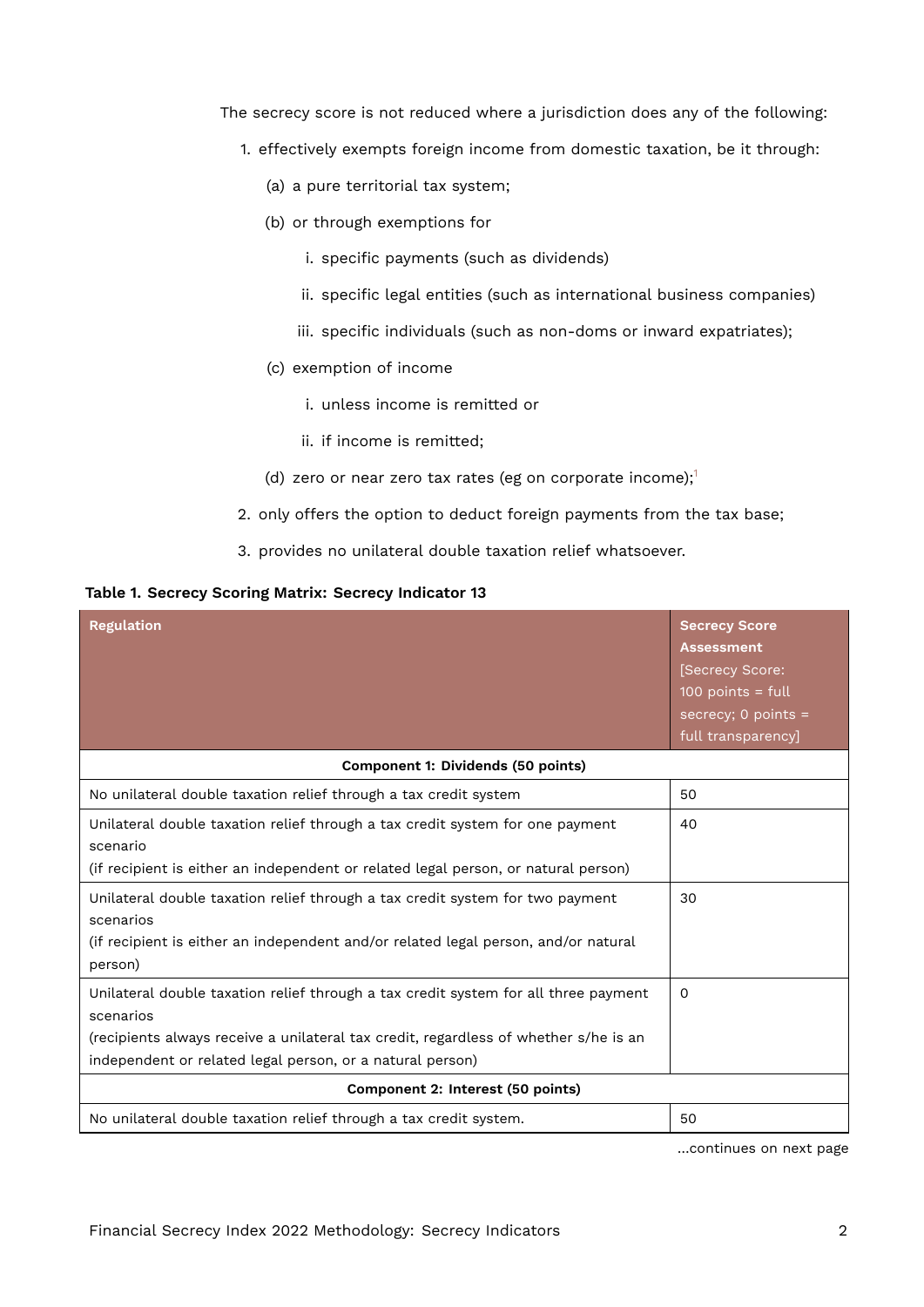#### Continuing from previous page…

| <b>Regulation</b>                                                                                                                                                                                            | <b>Secrecy Score</b><br><b>Assessment</b><br>[Secrecy Score:<br>$100$ points = full<br>secrecy; 0 points $=$<br>full transparency] |
|--------------------------------------------------------------------------------------------------------------------------------------------------------------------------------------------------------------|------------------------------------------------------------------------------------------------------------------------------------|
| Unilateral double taxation relief through a tax credit system for one payment<br>scenario<br>(if recipient is either a legal person or a natural person)                                                     | 40                                                                                                                                 |
| Unilateral double taxation relief through a tax credit system for both payment<br>scenarios<br>(recipients always receive a unilateral tax credit, no matter if it is a legal person or<br>a natural person) | 0                                                                                                                                  |

<span id="page-2-0"></span>The data has been collected primarily through the International Bureau for Fiscal Documentation's (IBFD) database (country analyses and country surveys).<sup>[2](#page-9-1)</sup> In some instances, additional websites and reports of the "Big 4" accountancy firms have also been consulted.

## **Why is this important?**

In a world of integrated international economic activity and cross-border financial flows, the question about who taxes what portion of income has become increasingly complex. A conflict exists between the emphasis on taxing the income where it arises (ie at source), or taxing it where its recipient resides.<sup>[3](#page-9-2)</sup> A mixture of both principles is implemented in practice.

<span id="page-2-2"></span><span id="page-2-1"></span>However, this may lead to instances of so-called double taxation, when both countries claim the right to tax the same income (tax base). While the concept of "double taxation" is theoretically plausible, evidence for real life occurrence is  $e$ xceptionally rare, $4$  especially since many countries have adopted unilateral relief provisions to avoid double taxation. In addition, countries also negotiate bilateral treaties to avoid double taxation, so-called double taxation avoidance agreements (DTA).

<span id="page-2-6"></span><span id="page-2-5"></span><span id="page-2-4"></span><span id="page-2-3"></span>A potential third option to ensure single taxation, would be a multilateral agreement on the definition of the formula for apportioning transnational corporations' global income.[5](#page-9-4) The G20 has declared that "Profits should be taxed where economic activities deriving the profits are performed and where value is created".[6](#page-9-5) While this could have been interpreted as a mandate to treat the corporate group of a transnational corporation as a single firm and ensure that its tax base is attributed according to its activities in each country, $^7$  $^7$  the OECD's BEPS project<sup>[8](#page-9-7)</sup> has continued to follow the independent entity principle and refused to consider unitary taxation and formulary apportionment to tax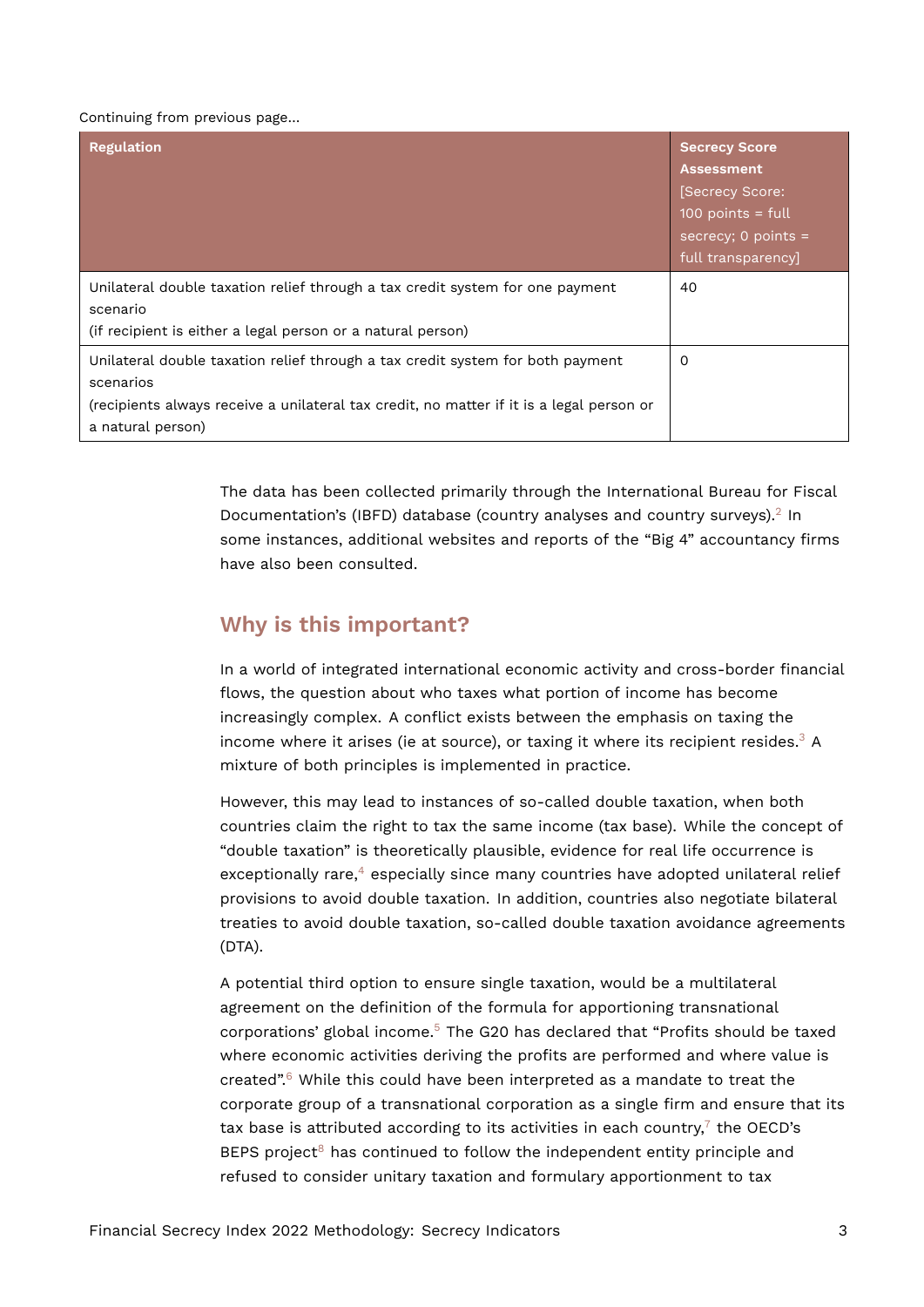transnational corporations. Thus, this option is unlikely to come into effect in the foreseeable future.

Assuming that cross-border trade and investment can be mutually beneficial, the problem of overlapping tax claims (double taxation) needs to be addressed in one of both ways because it hinders cross-border economic activity. Bilateral treaties are expensive to negotiate, and often impose a cost on the weaker negotiating country, which is frequently required to concede lower tax rates in return for the prospect of more investment.[9](#page-9-8)

<span id="page-3-0"></span>Home countries of investors or transnational companies usually offer unilateral relief from double taxation because they want to support outward investment.

They do this primarily through two different mechanisms:

- (a) By exempting all foreign income from tax liability at home (exemption);
- (b) By offering a credit for the taxes paid abroad on the taxes due at home (credit).

As the graphs below indicate, in most cases it is a myth that bilateral treaties are necessary to provide relief from double taxation. Countries that are home to investors and transnationals typically offer provisions in their own laws to prevent or reduce double taxation.<sup>[10](#page-10-0)</sup>

<span id="page-3-1"></span>There is a third mechanism called "deduction" which is sometimes used to offer relief from double taxation. However, the deduction method does not offer full relief from double taxation. It allows deducting from foreign income (eg as a business expense) any taxes paid abroad before including this income in the domestic tax base. Therefore, we consider deduction to be similar to offering no mechanism for double taxation relief, since the incentives to conclude DTAs remain largely in place.

Where (especially capital exporting) countries refrain from providing unilateral relief, or only provide deduction of foreign taxes from the domestic tax base, they contribute to a problem of double taxation and thus indirectly exert pressure on capital importing countries to conclude bilateral treaties with the other country. These treaties in turn can expose capital importing countries to risks and disadvantages.

<span id="page-3-2"></span>In addition, with more than 3000 double tax treaties currently in operation, the system has become overly complex and permissive, encouraging corporations to engage in profit shifting, treaty shopping and other practices at the margins of tax evasion.<sup>[11](#page-10-1)</sup> This is the context in which we review unilateral mechanisms to avoid double taxation in the first place. However, not all such mechanisms are equally  $useful.<sup>12</sup>$  $useful.<sup>12</sup>$  $useful.<sup>12</sup>$ 

<span id="page-3-3"></span>When using a unilateral exemption mechanism to exempt all foreign income from liability to tax at home, the residence country may be forcing other jurisdictions to compete for inward investment by lowering their tax rates. Because investors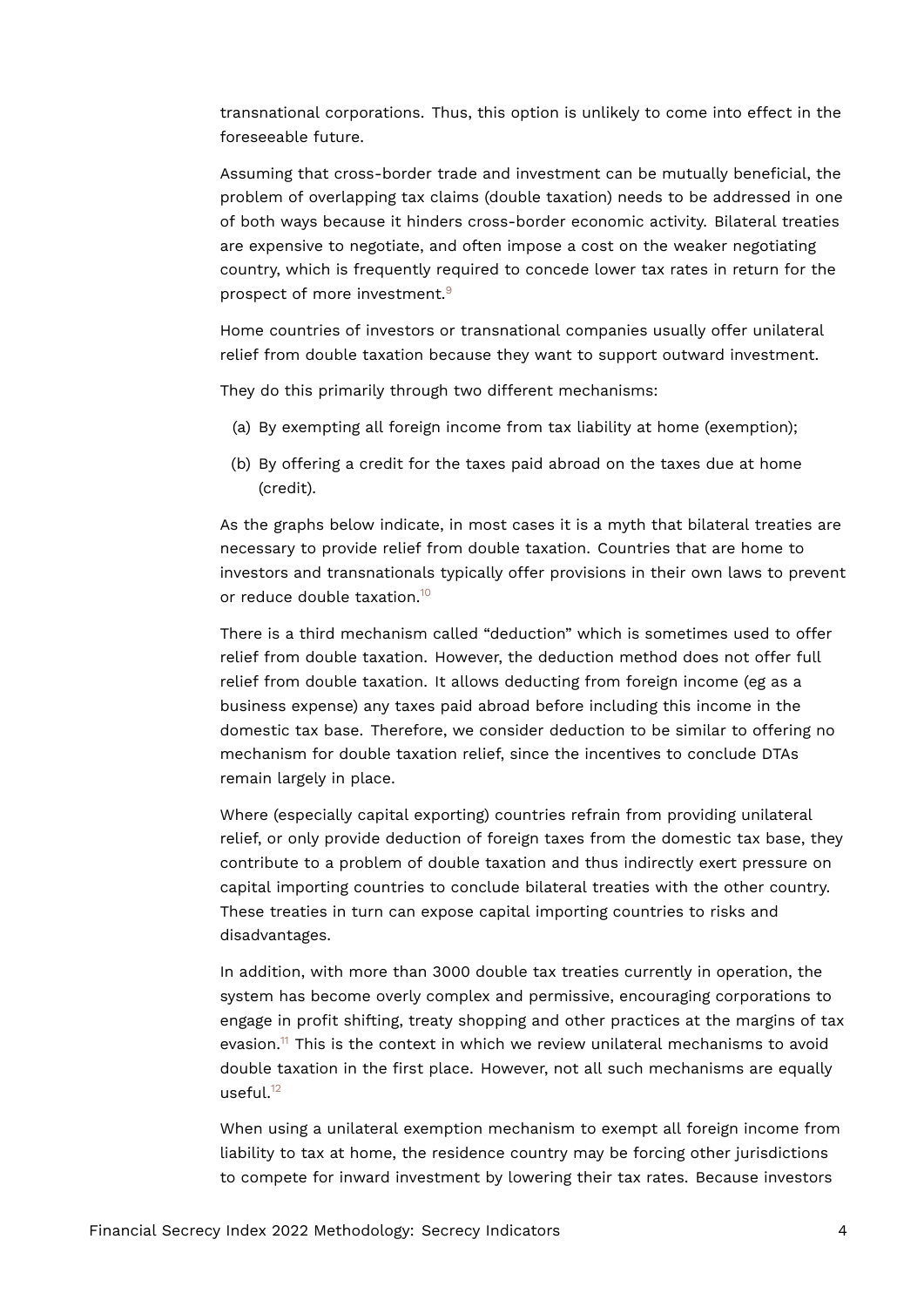or corporations will not need to pay any tax back home on the profit they declare in the foreign jurisdiction (source), they will look more seriously at the tax rates offered. This encourages countries to reduce tax rates on capital income paid to non-residents, such as withholding taxes on payments of dividends and interest.

Many countries provide tax exemption on capital income payable to non-residents, especially on interest payments on bank deposits and government debt obligations, or dividends. This may have an important collateral effect: countries not offering an exemption mechanism to their residents nonetheless may see their resident taxpayers move their assets and legal structures (such as holding companies) into those countries where capital income is not taxed or taxed lowly. By doing so, and because information sharing between states is weak, taxpayers can easily evade the taxes due at home on their foreign income. As a consequence, a country offering low or no taxes to non-residents promotes tax evasion in the rest of the world.

To summarise the logic:

<span id="page-4-0"></span>First, unilateral tax exemption on foreign income puts pressure on source countries to reduce tax rates on investments by non-residents in a process of tax war (or competition).<sup>[13](#page-10-3)</sup> Second, citizens and corporations from other countries make use of the low tax rates by shifting assets into these low-tax countries for the purpose of committing tax evasion. Third, in the medium term, the tax exemption of foreign income acts as an incentive for ruinous tax wars that will eventually lead to the non-taxation of capital income.

In contrast, a unilateral tax credit system does not promote tax evasion and does not incentivise the host countries of investments to lower their tax rates. A tax credit system requires that income earned abroad must be taxed at home as if it was earned at home, unless it has already been taxed abroad. In the latter case, the effective amount of tax paid abroad on the income will be subtracted from the corresponding amount of tax due at home.

Therefore, for an investor the tax rate in a host country is no longer relevant to her investment decisions. Countries wishing to attract foreign investment will not feel compelled to lower the tax rates in the hope of increasing their stock of foreign investment. As a result, the tax evading opportunities of investors are reduced because fewer countries offer zero or very low taxation on capital income. Reuven Avi-Yonah describes how the USA's adoption of a unilateral tax credit in 1918 has "led to a cooperative outcome that prevents double taxation and maximizes world welfare".[14](#page-10-4)

<span id="page-4-2"></span><span id="page-4-1"></span>Nonetheless, for example, Ireland is the only EU member that applies the credit method for substantial corporate shareholders while other member states apply the exemption method. According to the EU's Parent-Subsidiary Directive  $(2011/96/EU)$ ,<sup>[15](#page-10-5)</sup> all EU member states must either implement the exemption method or allow for an indirect credit, along with the direct credit to eliminate economic double taxation of cross-border intercompany dividends (along with the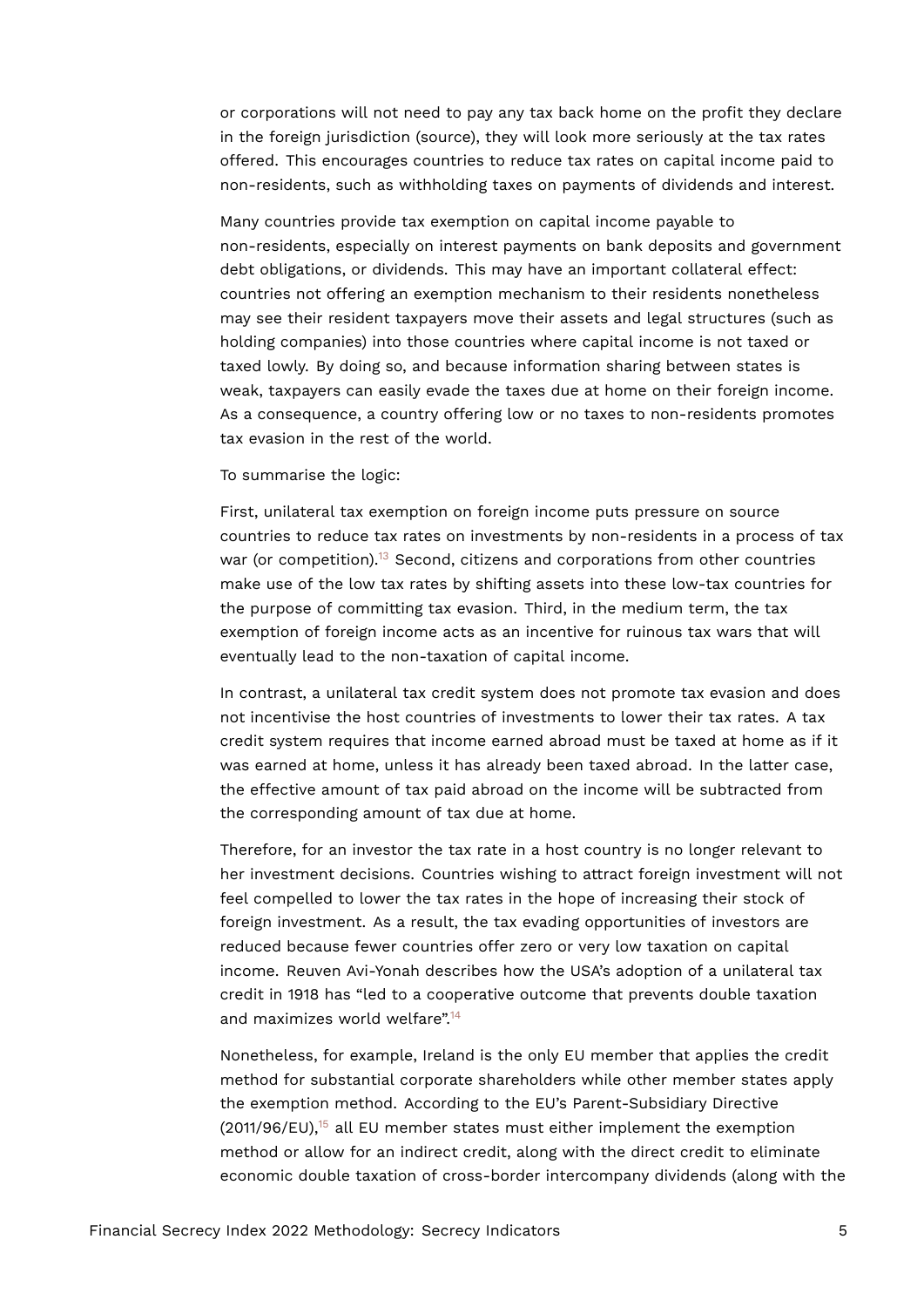<span id="page-5-1"></span>direct credit).<sup>[16](#page-10-6)</sup> Indirect credit means to continue to implement worldwide taxation and credit method. Even if the Directive provides EU Member States with two options, only Ireland continues to implement the credit method. The rest started to implement exemption sooner or later.

#### <span id="page-5-0"></span>**All underlying data, including the sources we use for each jurisdiction, can be viewed in the [country profiles](https://fsi.taxjustice.net/country-detail) on the Financial Secrecy Index website.**

| Table 2. Assessment Logic: Secrecy Indicator 13 - Avoids Promoting Tax Evasion |  |  |  |
|--------------------------------------------------------------------------------|--|--|--|
|                                                                                |  |  |  |

| ID  | <b>ID description</b>                                   | <b>Answers</b><br>(Codes applicable for all questions:<br>-2: Unknown; -3: Not Applicable)                   | <b>Valuation Secrecy Score</b>                                 |  |  |  |  |
|-----|---------------------------------------------------------|--------------------------------------------------------------------------------------------------------------|----------------------------------------------------------------|--|--|--|--|
| 552 | Legal Person, Resident,<br>Independent Party: Dividends | 0: None. There is no unilateral<br>relief from double taxation.<br>1: Deduction. 2: Credit. 3:<br>Exemption. | Answer preset 2 is<br>chosen:<br>3x: 0 points<br>2x: 30 points |  |  |  |  |
| 555 | Legal Person, Resident, Related<br>Party: Dividends     | 0: None. There is no unilateral<br>relief from double taxation.<br>1: Deduction, 2: Credit, 3:<br>Exemption. | 1x: 40 points<br>0x: 50 points                                 |  |  |  |  |
| 558 | Natural Person, Resident (UR):<br>Dividends             | 0: None. There is no unilateral<br>relief from double taxation.<br>1: Deduction. 2: Credit. 3:<br>Exemption. |                                                                |  |  |  |  |
| 553 | Legal Person, Resident: Interest                        | 0: None. There is no unilateral<br>relief from double taxation.<br>1: Deduction, 2: Credit, 3:<br>Exemption. | Answer preset 2 is<br>chosen:<br>2x: 0 points<br>1x: 40 points |  |  |  |  |
| 559 | Natural Person, Resident (UR):<br>Interest              | 0: None. There is no unilateral<br>relief from double taxation.<br>1: Deduction. 2: Credit. 3:<br>Exemption. | 0x: 50 points                                                  |  |  |  |  |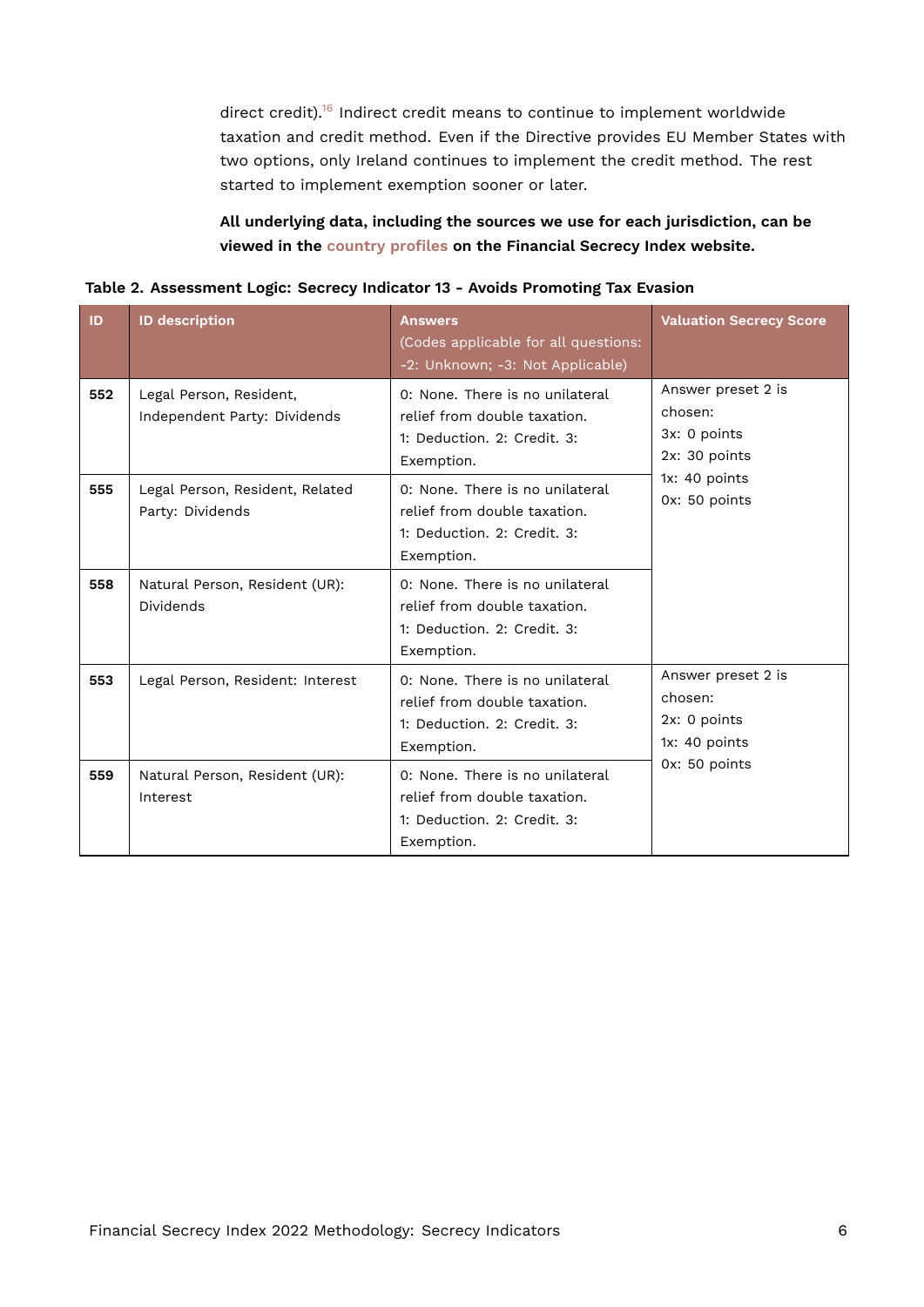## **Results Overview**

| <b>MX</b> | <b>AD</b> | EG.           | <b>MK</b> | <b>BG</b> | <b>OM</b> | AE.          | <b>BB</b>      | <b>BS</b> | <b>CW</b> | FI.       | GT        | IE        | <b>LB</b> | <b>MA</b> | <b>MV</b> | PA        | <b>RU</b> | TH        | VU        |
|-----------|-----------|---------------|-----------|-----------|-----------|--------------|----------------|-----------|-----------|-----------|-----------|-----------|-----------|-----------|-----------|-----------|-----------|-----------|-----------|
| <b>ME</b> | VE.       | DK.           | <b>LU</b> | <b>VN</b> | <b>KR</b> | <b>ZA</b>    | AW             | <b>BO</b> | <b>CR</b> | ES.       | <b>GR</b> | IT        | KY        | LV        | <b>MU</b> | <b>NZ</b> | <b>RO</b> | TC.       | <b>VI</b> |
| GU        | <b>TW</b> | DE.           | KZ        | <b>US</b> | IN        | XK           | AU             | <b>BN</b> | <b>CN</b> | EE.       | GI        | <b>IM</b> | <b>KW</b> | LT.       | <b>MT</b> | <b>NR</b> | <b>OA</b> | SM.       | VG        |
| <b>GM</b> | <b>SV</b> | <sub>co</sub> | <b>IS</b> | <b>TR</b> | <b>DO</b> | TZ.          | <b>AS</b>      | <b>BM</b> | <b>CM</b> | EC.       | GG        | IL.       | <b>KN</b> | <b>LR</b> | <b>MS</b> | <b>NL</b> | <b>PT</b> | <b>SK</b> | <b>VC</b> |
| <b>GH</b> | <b>RW</b> | <b>BW</b>     | <b>HU</b> | <b>SI</b> | <b>DM</b> | $\mathsf{T}$ | A <sub>O</sub> | <b>BH</b> | <b>CL</b> | DZ.       | GD        | ТE        | <b>KE</b> | LK.       | <b>MO</b> | <b>NG</b> | <b>PR</b> | SG        | UY        |
| <b>BR</b> | RS.       | AT            | <b>HR</b> | <b>SE</b> | CK        | PY.          | AI             | <b>BE</b> | <b>CH</b> | CZ.       | <b>GB</b> | ID        | IP        | п         | <b>MH</b> | <b>NA</b> | <b>PL</b> | <b>SC</b> | <b>UA</b> |
| <b>AR</b> | PE.       | <b>AL</b>     | F1        | <b>NO</b> | <b>CA</b> | PK.          | AG             | <b>BD</b> | BZ        | <b>CY</b> | <b>FR</b> | HK.       | O         | LC.       | MC.       | <b>MY</b> | PH        | <b>SA</b> | ΤN        |

#### **Figure 1. Avoids Promoting Tax Evasion: Secrecy Score Overview**

| Moderately Secretive < |                    |                    | $\overline{\phantom{1}}$ Extremely Secretive |
|------------------------|--------------------|--------------------|----------------------------------------------|
| 0 to $<$ 25            | 25 to $<$ 50       | 50 to $<$ 75       | 75 to 100                                    |
| 9% (13 countries)      | 15% (21 countries) | 10% (14 countries) | 66% (93 countries)                           |



| <b>MK</b> | <b>VE</b> | <b>BG</b> | <b>DK</b> | HU        | <b>LK</b> | <b>PL</b> | π         | AI        | <b>BM</b>      | <b>CN</b> | EE        | GI        | IE                                                                                              | LC.       | <b>MO</b>      | <b>NG</b> | <b>RO</b> | TH        | <b>XK</b> |           |
|-----------|-----------|-----------|-----------|-----------|-----------|-----------|-----------|-----------|----------------|-----------|-----------|-----------|-------------------------------------------------------------------------------------------------|-----------|----------------|-----------|-----------|-----------|-----------|-----------|
| <b>ME</b> | <b>TW</b> | <b>AU</b> | <b>DE</b> | <b>HR</b> | KZ        | <b>PK</b> | <b>TR</b> | AG        | <b>BH</b>      | <b>CM</b> | EC.       | GG        | IT                                                                                              | LB        | <b>MH</b>      | <b>NA</b> | <b>OA</b> | <b>TC</b> | <b>WS</b> |           |
| GU        | <b>SV</b> | AT        | <b>CO</b> | <b>GR</b> | <b>KR</b> | <b>PH</b> | <b>SI</b> | <b>AE</b> | BE.            | <b>CH</b> | DZ.       | GD        | <b>IM</b>                                                                                       | KY        | <b>MA</b>      | MY        | <b>PR</b> | <b>SM</b> | VU        |           |
| <b>GM</b> | <b>RW</b> | <b>AS</b> | <b>CL</b> | F1        | JP        | <b>OM</b> | <b>SE</b> | VI        | <b>BD</b>      | <b>BZ</b> | CZ.       | <b>GB</b> | IL.                                                                                             | <b>KW</b> | $_{\text{IV}}$ | <b>MV</b> | PA        | <b>SK</b> | <b>VG</b> |           |
| GH        | <b>RS</b> | <b>AL</b> | <b>CK</b> | EG        | IS        | <b>NO</b> | <b>RU</b> | UY        | <b>BB</b>      | <b>BS</b> | <b>CY</b> | <b>FR</b> | ID                                                                                              | <b>KN</b> | LT             | <b>MU</b> | NZ        | <b>SG</b> | <b>VC</b> |           |
| <b>BR</b> | PE.       | <b>AD</b> | <b>CA</b> | <b>DO</b> | IN        | MC.       | PY        | <b>US</b> | <b>AW</b>      | <b>BO</b> | CW        | FI.       | HK.                                                                                             | <b>KE</b> | <b>LR</b>      | <b>MT</b> | <b>NR</b> | <b>SC</b> | <b>UA</b> |           |
| <b>AR</b> | <b>MX</b> | VN        | <b>BW</b> | <b>DM</b> | IE.       | LU        | PT        | TZ.       | A <sub>O</sub> | <b>BN</b> | <b>CR</b> | <b>ES</b> | <b>GT</b>                                                                                       | IO        | П              | <b>MS</b> | <b>NL</b> | <b>SA</b> | <b>TN</b> | <b>ZA</b> |
|           |           |           |           |           |           |           |           |           |                |           |           |           | 110/ (15 countries) Unilateral double taxation relief through a tax credit system for all three |           |                |           |           |           |           |           |

÷,

11% (15 countries) Unilateral double taxation relief through a tax credit system for all three payment scenarios

32% (45 countries) Unilateral double taxation relief through a tax credit system for two payment scenario

57% (81 countries) No unilateral double taxation relief through a tax credit system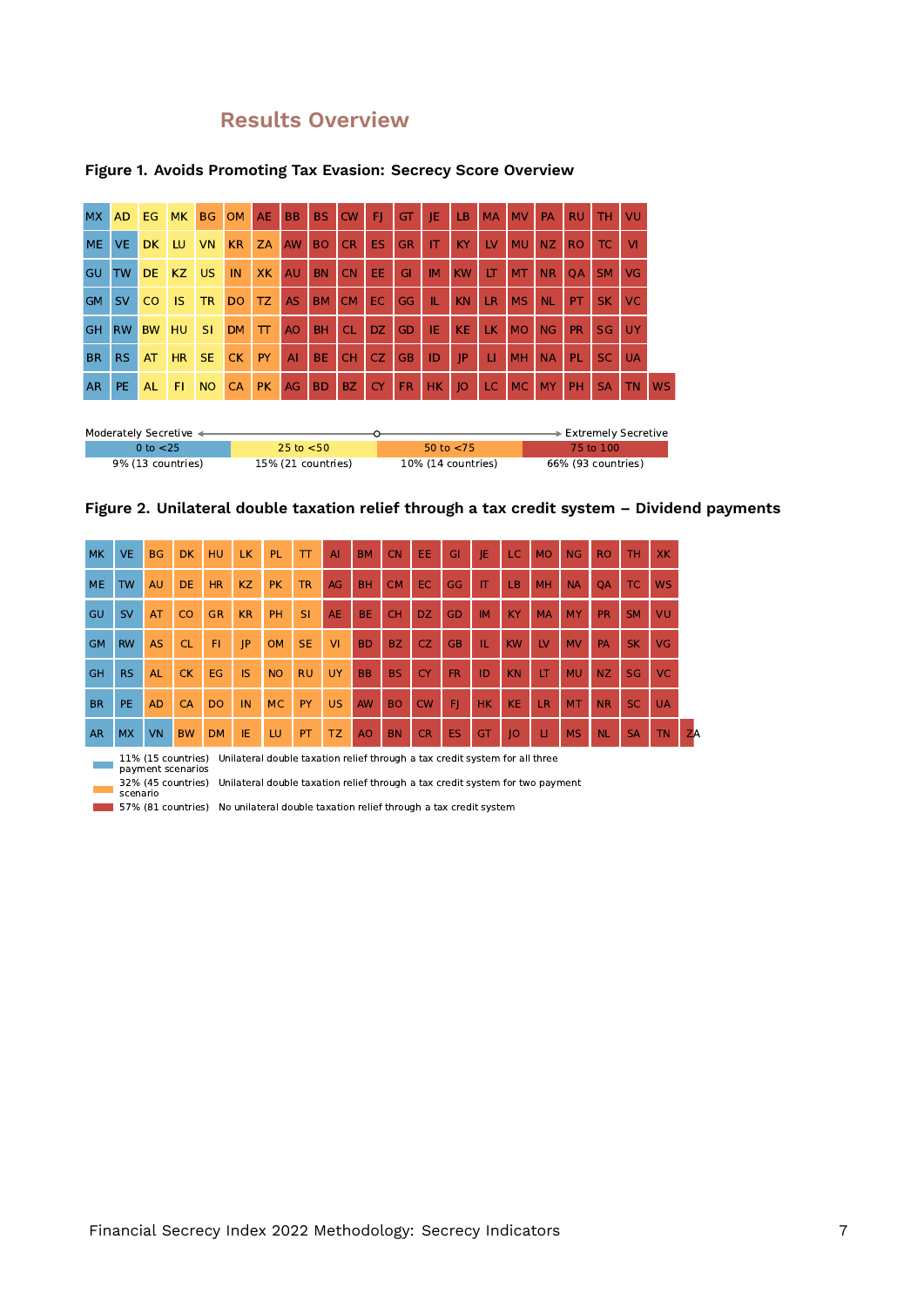| <sub>co</sub>                                                                                                     | GU        | <b>MX</b> | <b>SV</b> | <b>AS</b> | <b>CN</b> | ID             | LT        | PL.       | <b>TZ</b> | A <sub>O</sub> | <b>BS</b> | CZ.       | <b>GG</b> | 10        | Ш         | <b>MT</b> | <b>NR</b> | <b>SG</b> | VU        |                      |
|-------------------------------------------------------------------------------------------------------------------|-----------|-----------|-----------|-----------|-----------|----------------|-----------|-----------|-----------|----------------|-----------|-----------|-----------|-----------|-----------|-----------|-----------|-----------|-----------|----------------------|
| <b>BW</b>                                                                                                         | <b>GM</b> | <b>ME</b> | <b>SI</b> | ZA        | <b>CK</b> | <b>GR</b>      | <b>LK</b> | <b>PK</b> | T         | $\mathsf{A}$   | <b>BO</b> | CW        | GD        | IE        | LC.       | <b>MS</b> | <b>NL</b> | <b>SC</b> | VG        |                      |
| <b>BR</b>                                                                                                         | <b>GH</b> | LU        | <b>SE</b> | <b>XK</b> | <b>CA</b> | <b>GB</b>      | <b>KR</b> | PH        | <b>TH</b> | AG             | <b>BN</b> | <b>CR</b> | <b>FR</b> | <b>IM</b> | LB        | <b>MO</b> | <b>NG</b> | <b>SA</b> | VC.       |                      |
| AT                                                                                                                | F1        | <b>KZ</b> | <b>RW</b> | <b>VE</b> | <b>BG</b> | <b>ES</b>      | JP        | <b>OM</b> | <b>SM</b> | <b>AE</b>      | <b>BM</b> | <b>CM</b> | F)        | IE        | <b>KY</b> | MH        | <b>NA</b> | <b>RO</b> | <b>UA</b> |                      |
| <b>AR</b>                                                                                                         | EG        | <b>IS</b> | <b>RS</b> | <b>US</b> | <b>BE</b> | D <sub>O</sub> | IT        | <b>NZ</b> | <b>RU</b> | <b>VN</b>      | <b>BH</b> | <b>CL</b> | EE.       | <b>HK</b> | <b>KW</b> | <b>MA</b> | <b>MY</b> | <b>OA</b> | <b>TN</b> |                      |
| <b>AL</b>                                                                                                         | <b>DK</b> | HU        | PE.       | <b>TW</b> | <b>BD</b> | <b>DM</b>      | IN        | <b>MK</b> | PY        | V <sub>1</sub> | <b>BB</b> | <b>CH</b> | EC.       | GT        | <b>KN</b> | LV        | <b>MV</b> | <b>PR</b> | <b>TC</b> |                      |
| <b>AD</b>                                                                                                         | DE.       | <b>HR</b> | <b>NO</b> | <b>TR</b> | AU        | <b>CY</b>      | TL.       | MC.       | PT        | <b>UY</b>      | <b>AW</b> | <b>BZ</b> | DZ.       | GI        | <b>KE</b> | <b>LR</b> | <b>MU</b> | PA        | <b>SK</b> | <b>W<sub>S</sub></b> |
| Unilateral double taxation relief through a tax credit system for both payment<br>24% (34 countries)<br>scenarios |           |           |           |           |           |                |           |           |           |                |           |           |           |           |           |           |           |           |           |                      |

#### **Figure 3. Unilateral double taxation relief through a tax credit system – Interest payments**

28% (39 countries) Unilateral double taxation relief through a tax credit system for one payment scenario

48% (68 countries) No unilateral double taxation relief through a tax credit system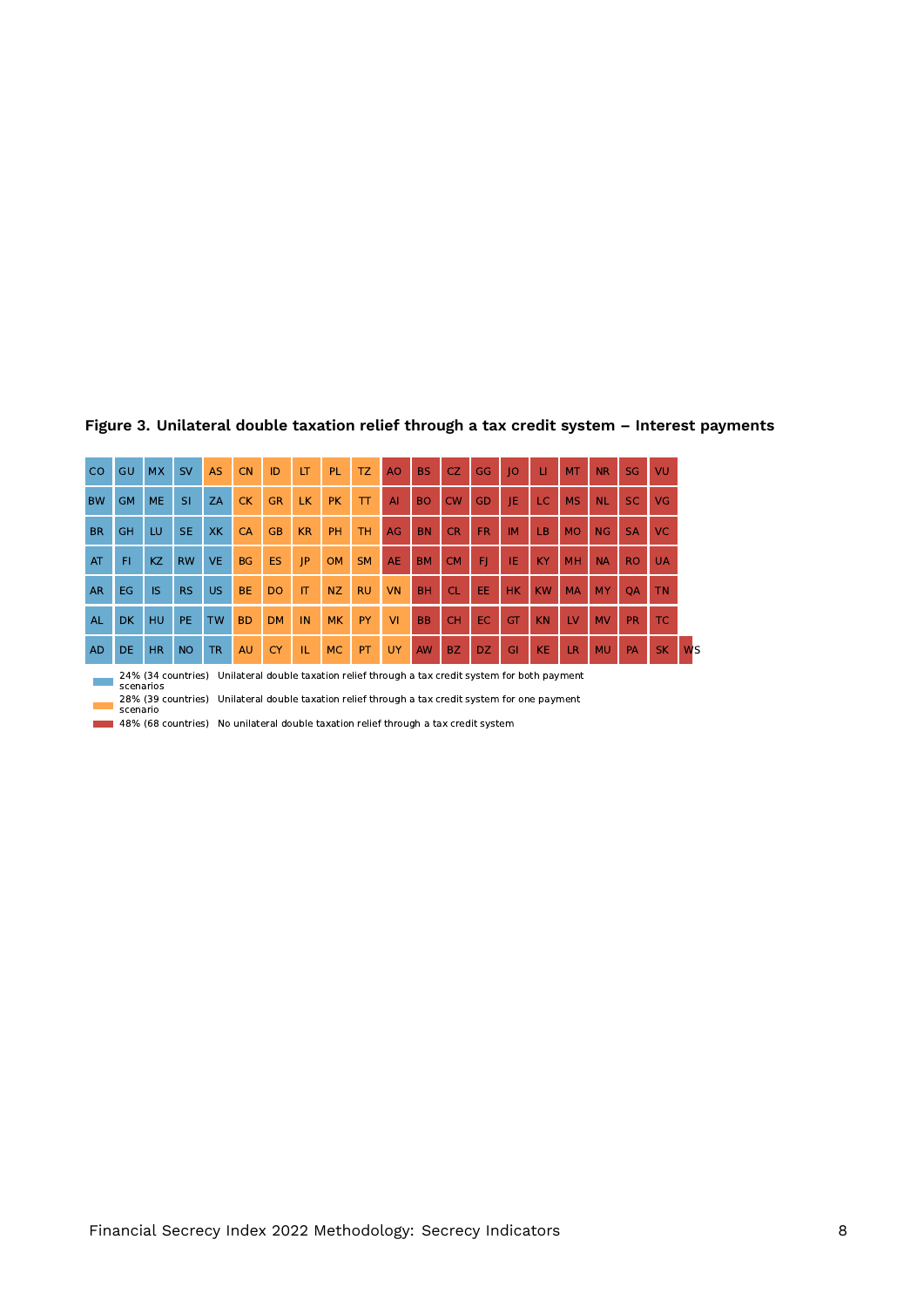| <b>Secrecy score</b>   |     | <b>ISO2: Country Name</b>   | <b>Secrecy score</b> |     | <b>ISO2: Country Name</b>      |  |  |  |  |
|------------------------|-----|-----------------------------|----------------------|-----|--------------------------------|--|--|--|--|
| 40                     |     | AD: Andorra                 | 100                  | KW: | Kuwait                         |  |  |  |  |
| 100                    | AE: | <b>United Arab Emirates</b> | 100                  | KY: | Cayman Islands                 |  |  |  |  |
| 100                    |     | AG: Antigua and Barbuda     | 40                   | KZ: | Kazakhstan                     |  |  |  |  |
| 100                    | AI: | Anguilla                    | 100                  | LB: | Lebanon                        |  |  |  |  |
| 40                     | AL: | Albania                     | 100                  | LC: | St. Lucia                      |  |  |  |  |
| 100                    |     | AO: Angola                  | 100                  | LI: | Liechtenstein                  |  |  |  |  |
| 0                      | AR: | Argentina                   | 80                   | LK: | Sri Lanka                      |  |  |  |  |
| 80                     | AS: | American Samoa              | 100                  | LR: | Liberia                        |  |  |  |  |
| 40                     | AT: | Austria                     |                      |     |                                |  |  |  |  |
| 80                     |     | AU: Australia               | 90                   | LT: | Lithuania                      |  |  |  |  |
|                        |     |                             | 40                   | LU: | Luxembourg                     |  |  |  |  |
| 100                    |     | AW: Aruba                   | 100                  | LV: | Latvia                         |  |  |  |  |
| 100                    | BB: | <b>Barbados</b>             | 100                  | MA: | Morocco                        |  |  |  |  |
| 90                     | BD: | Bangladesh                  | 80                   | MC: | Monaco                         |  |  |  |  |
| 90                     | BE: | Belgium                     | 0                    | ME: | Montenegro                     |  |  |  |  |
| 70                     | BG: | <b>Bulgaria</b>             | 100                  | MH: | Marshall Islands               |  |  |  |  |
| 100                    | BH: | Bahrain                     | 40                   | MK. | North Macedonia                |  |  |  |  |
| 100                    | BM: | Bermuda                     | 100                  |     | MO: Macao                      |  |  |  |  |
| 100                    | BN: | Brunei                      | 100                  | MS: | Montserrat                     |  |  |  |  |
| 100                    | BO: | <b>Bolivia</b>              | 100                  | MT: | Malta                          |  |  |  |  |
| 0                      | BR: | Brazil                      | 100                  | MU: | Mauritius                      |  |  |  |  |
| 100                    | BS: | <b>Bahamas</b>              | 100                  |     | MV: Maldives                   |  |  |  |  |
| 30                     | BW. | Botswana                    |                      |     |                                |  |  |  |  |
| 100                    | BZ: | Belize                      | 0                    | MX: | Mexico                         |  |  |  |  |
| 70                     | CA: | Canada                      | 100                  | MY: | Malaysia                       |  |  |  |  |
| 100                    | CH: | Switzerland                 | 100                  | NA: | Namibia                        |  |  |  |  |
| 70                     | CK: | Cook Islands                | 100                  | NG: | Nigeria                        |  |  |  |  |
| 80                     | CL: | Chile                       | 100                  | NL: | Netherlands                    |  |  |  |  |
|                        |     |                             | 40                   |     | NO: Norway                     |  |  |  |  |
| 100                    |     | CM: Cameroon                | 100                  | NR: | Nauru                          |  |  |  |  |
| 90                     | CN: | China                       | 90                   | NZ: | New Zealand                    |  |  |  |  |
| 30                     | CO: | Colombia                    | 70                   |     | OM: Oman                       |  |  |  |  |
| 100                    | CR: | Costa Rica                  | 100                  | PA: | Panama                         |  |  |  |  |
| 100                    |     | CW: Curacao                 | 0                    | PE: | Peru                           |  |  |  |  |
| 90                     | CY: | Cyprus                      | 80                   | PH: | Philippines                    |  |  |  |  |
| 100                    | CZ: | Czechia                     | 70                   | PK: | Pakistan                       |  |  |  |  |
| 30                     | DE: | Germany                     |                      |     |                                |  |  |  |  |
| 30                     | DK: | Denmark                     | 80                   | PL: | Poland                         |  |  |  |  |
| 70                     | DM: | Dominica                    | 100                  | PR: | Puerto Rico                    |  |  |  |  |
| 70                     | DO: | Dominican Republic          | 80                   | PT: | Portugal                       |  |  |  |  |
| 100                    | DZ: | Algeria                     | 70                   | PY: | Paraguay                       |  |  |  |  |
| 100                    | EC: | Ecuador                     | 100                  | QA: | Qatar                          |  |  |  |  |
| 100                    | EE: | Estonia                     | 100                  | RO: | Romania                        |  |  |  |  |
| 30                     | EG: | Egypt                       | 0                    | RS: | Serbia                         |  |  |  |  |
| 90                     | ES: | Spain                       | 80                   | RU: | Russia                         |  |  |  |  |
|                        |     |                             | 0                    |     | RW: Rwanda                     |  |  |  |  |
| 40                     | FI: | Finland                     | 100                  | SA. | Saudi Arabia                   |  |  |  |  |
| 100                    | FJ: | Fiji                        | 100                  | SC: | Seychelles                     |  |  |  |  |
| 100                    | FR: | France                      | 40                   | SE: | Sweden                         |  |  |  |  |
| 90                     | GB: | United Kingdom              | 100                  |     | SG: Singapore                  |  |  |  |  |
| 100                    | GD: | Grenada                     | 40                   | SI: | Slovenia                       |  |  |  |  |
| 100                    |     | GG: Guernsey                |                      | SK: |                                |  |  |  |  |
| 0                      | GH: | Ghana                       | 100                  |     | Slovakia                       |  |  |  |  |
| 100                    | GI. | Gibraltar                   | 90                   | SM: | San Marino                     |  |  |  |  |
| 0                      |     | GM: Gambia                  | 0                    | SV: | El Salvador                    |  |  |  |  |
| 80                     |     | GR: Greece                  | 100                  | TC: | Turks and Caicos Islands       |  |  |  |  |
| 100                    | GT: | Guatemala                   | 90                   | TH: | Thailand                       |  |  |  |  |
| 0                      | GU: | Guam                        | 100                  | TN: | Tunisia                        |  |  |  |  |
| 100                    | HK: | Hong Kong                   | 30                   | TR: | Turkey                         |  |  |  |  |
| 40                     | HR: | Croatia                     | 70                   | TT: | Trinidad and Tobago            |  |  |  |  |
| 40                     | HU: | Hungary                     | 0                    | TW: | Taiwan                         |  |  |  |  |
| 90                     | ID: | Indonesia                   | 70                   | TZ: | Tanzania                       |  |  |  |  |
|                        |     |                             | 100                  | UA: | Ukraine                        |  |  |  |  |
| 90                     | IE: | Ireland                     | 30                   | US. | <b>United States</b>           |  |  |  |  |
| 90                     | IL: | Israel                      | 80                   | UY: |                                |  |  |  |  |
| 100                    | IM: | Isle of Man                 |                      |     | Uruguay                        |  |  |  |  |
| 70                     | IN: | India                       | 100                  | VC: | St. Vincent and the Grenadines |  |  |  |  |
| 40                     | IS: | Iceland                     | 0                    | VE: | Venezuela                      |  |  |  |  |
| 90                     | IT: | <b>Italy</b>                | 100                  | VG: | British Virgin Islands         |  |  |  |  |
| 100                    | JE: | Jersey                      | 80                   | VI: | US Virgin Islands              |  |  |  |  |
| 100                    | JO: | Jordan                      | 40                   | VN: | Vietnam                        |  |  |  |  |
| 80                     | JP: | Japan                       | 100                  |     | VU: Vanuatu                    |  |  |  |  |
| 100                    | KE: | Kenva                       | 100                  |     | WS: Samoa                      |  |  |  |  |
| 100                    | KN: | St. Kitts and Nevis         | 50                   | XK: | Kosovo                         |  |  |  |  |
| 70                     | KR: | South Korea                 | 50                   | ZA: | South Africa                   |  |  |  |  |
|                        |     |                             |                      |     |                                |  |  |  |  |
|                        |     |                             | <b>Secrecy Score</b> |     |                                |  |  |  |  |
| Moderately Secretive < |     |                             | O.                   |     | > Extremely Secretive          |  |  |  |  |
| $0$ to $<$ 25          |     | $25$ to $< 50$              | 50 to $<$ 75         |     | 75 to 100                      |  |  |  |  |
|                        |     |                             |                      |     |                                |  |  |  |  |

## **Figure 4. Avoids Promoting Tax Evasion Secrecy Scores**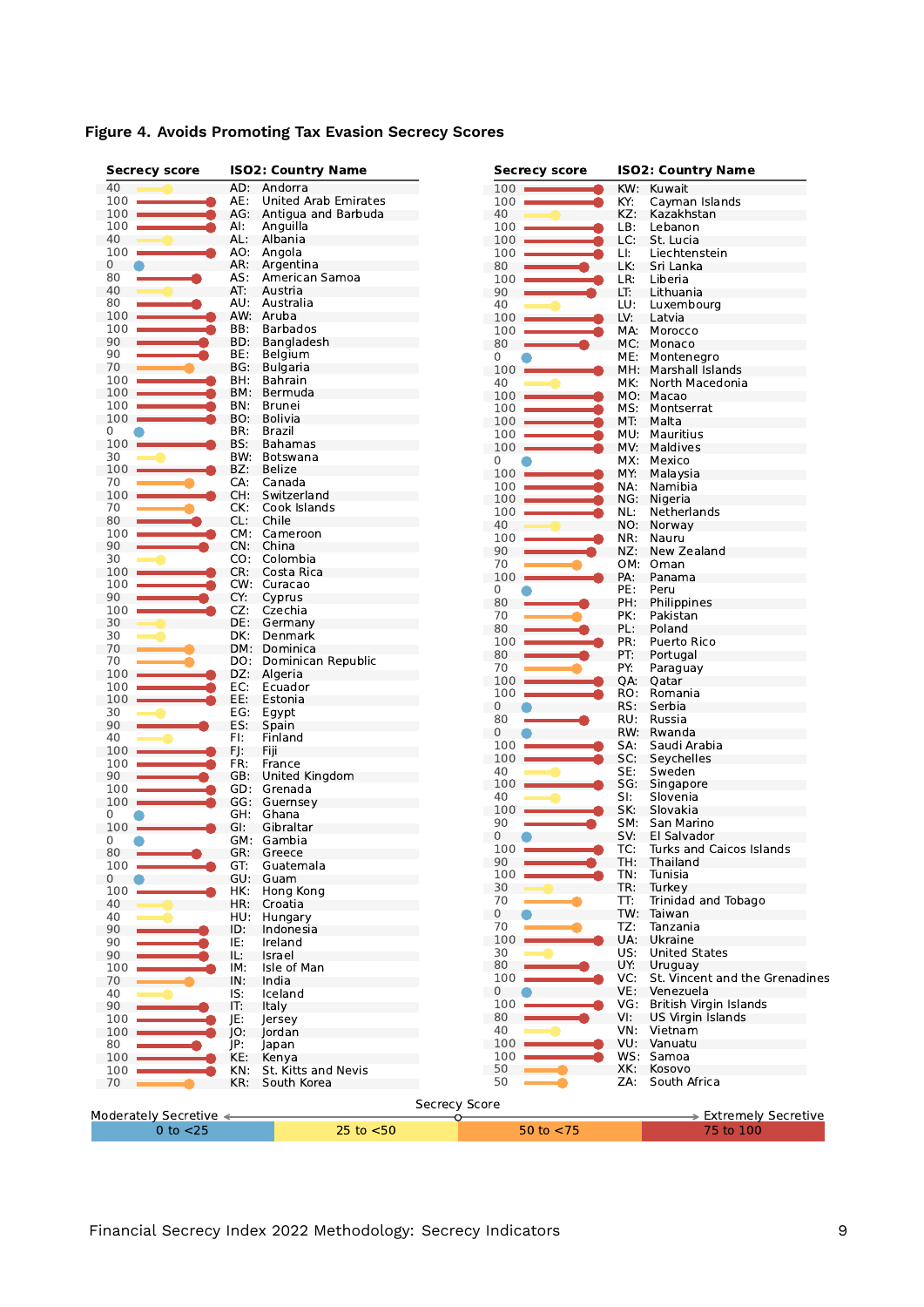<span id="page-9-17"></span>

- <span id="page-9-0"></span>[1.](#page-1-1) Examples of pure territorial tax systems (a) include Panama and Hong Kong; examples of selective payment exemptions (b-i) include Cyprus and the United Kingdom; examples of specific legal entity exemption (b-ii) include Luxembourg and Saint Kitts and Nevis; examples of specific individual exemption (b-iii) include the UK and Ireland for non-doms and Spain and Italy for inward expatriates; examples of exemption of income except if remitted (c-i) include Barbados and Liberia; examples of exemption of income if remitted (c-ii) include Sri Lanka and Bangladesh; examples of countries applying a zero or near zero tax rate resulting in exemption (d) include Jersey and Guernsey. In practice, some of the aforementioned mechanisms may be combined to achieve non-taxation of foreign income.
- <span id="page-9-1"></span>[2.](#page-2-0) IBFD. *Tax Research Platform: Country Surveys, Country Analyses, Country Key Features*. 2019. URL: <https://research.ibfd.org/> (visited on 03/05/2022).
- <span id="page-9-2"></span>[3.](#page-2-1) Tax Justice Network. *Tax Justice Briefing. Source and Residence Taxation.* Sept. 2005. URL: [http : / /](http://www.taxjustice.net/cms/upload/pdf/Source_and_residence_taxation_-_SEP-2005.pdf) www.taxjustice.net/cms/upload/pdf/Source\_and\_residence\_taxation\_-\_SEP-2005.pdf (visited on 08/05/2022).
- <span id="page-9-16"></span><span id="page-9-3"></span>[4.](#page-2-2) Tax Justice Network. *Unitary Taxation: Our Responses to the Critics*. Feb. 2013. URL: [https : / / www .](https://www.taxjustice.net/cms/upload/pdf/Unitary_Taxation_Responses-1.pdf) [taxjustice.net/cms/upload/pdf/Unitary\\_Taxation\\_Responses-1.pdf](https://www.taxjustice.net/cms/upload/pdf/Unitary_Taxation_Responses-1.pdf) (visited on 08/05/2022), p.3.
- <span id="page-9-4"></span>[5.](#page-2-3) Reuven S. Avi-Yonah. 'A Proposal for Unitary Taxation and Formulary Apportionment (UT+FA) to Tax Multinational Enterprises'. In: *Global Tax Governance: What Is Wrong With It and How to Fix It*. P. Dietsch and T. Rixen. Colchester, U.K: ECPR Press, 2016, pp. 289–306.
- <span id="page-9-5"></span>[6.](#page-2-4) G20. *G20 Leaders' Declaration, September 2013*. Sept. 2013. URL: [http://www.g20.utoronto.ca/2013/](http://www.g20.utoronto.ca/2013/2013-0906-declaration.html) [2013-0906-declaration.html](http://www.g20.utoronto.ca/2013/2013-0906-declaration.html) (visited on 27/04/2022), para.50.
- <span id="page-9-6"></span>[7.](#page-2-5) BEPS Monitoring Group. *The BEPS Monitoring Group Overall Evaluation of the G20/OECD Base Erosion and Profit Shifting (BEPS) Project*. 2015. URL: [https://bepsmonitoringgroup.files.wordpress.com/2015/](https://bepsmonitoringgroup.files.wordpress.com/2015/10/general-evaluation.pdf) [10/general-evaluation.pdf](https://bepsmonitoringgroup.files.wordpress.com/2015/10/general-evaluation.pdf) (visited on 02/05/2022).
- <span id="page-9-7"></span>[8.](#page-2-6) OECD. *Action Plan on Base Erosion and Profit Shifting*. Paris, 2013. URL: [http://www.oecd.org/ctp/](http://www.oecd.org/ctp/BEPSActionPlan.pdf) [BEPSActionPlan.pdf](http://www.oecd.org/ctp/BEPSActionPlan.pdf) (visited on 06/05/2022).
- <span id="page-9-15"></span><span id="page-9-14"></span><span id="page-9-13"></span><span id="page-9-12"></span><span id="page-9-11"></span><span id="page-9-10"></span><span id="page-9-9"></span><span id="page-9-8"></span>[9.](#page-3-0) See, for instance: 1);<sup>[17](#page-10-7)</sup> 2) a comprehensive analysis of the Netherlands double tax treaty network, here:;<sup>[18](#page-10-8)</sup> 3) the example of Switzerland renegotiating its DTAs with developing countries, here:,<sup>[19](#page-11-0)</sup> or for more details on this case (in German):;<sup>[20](#page-11-1)</sup> 4);<sup>[21](#page-11-2)</sup> and 5).<sup>[22](#page-11-3)</sup> A full literature review on the relationship between DTAs, development, growth and FDI can be found (in German) here:.<sup>[23](#page-11-4)</sup>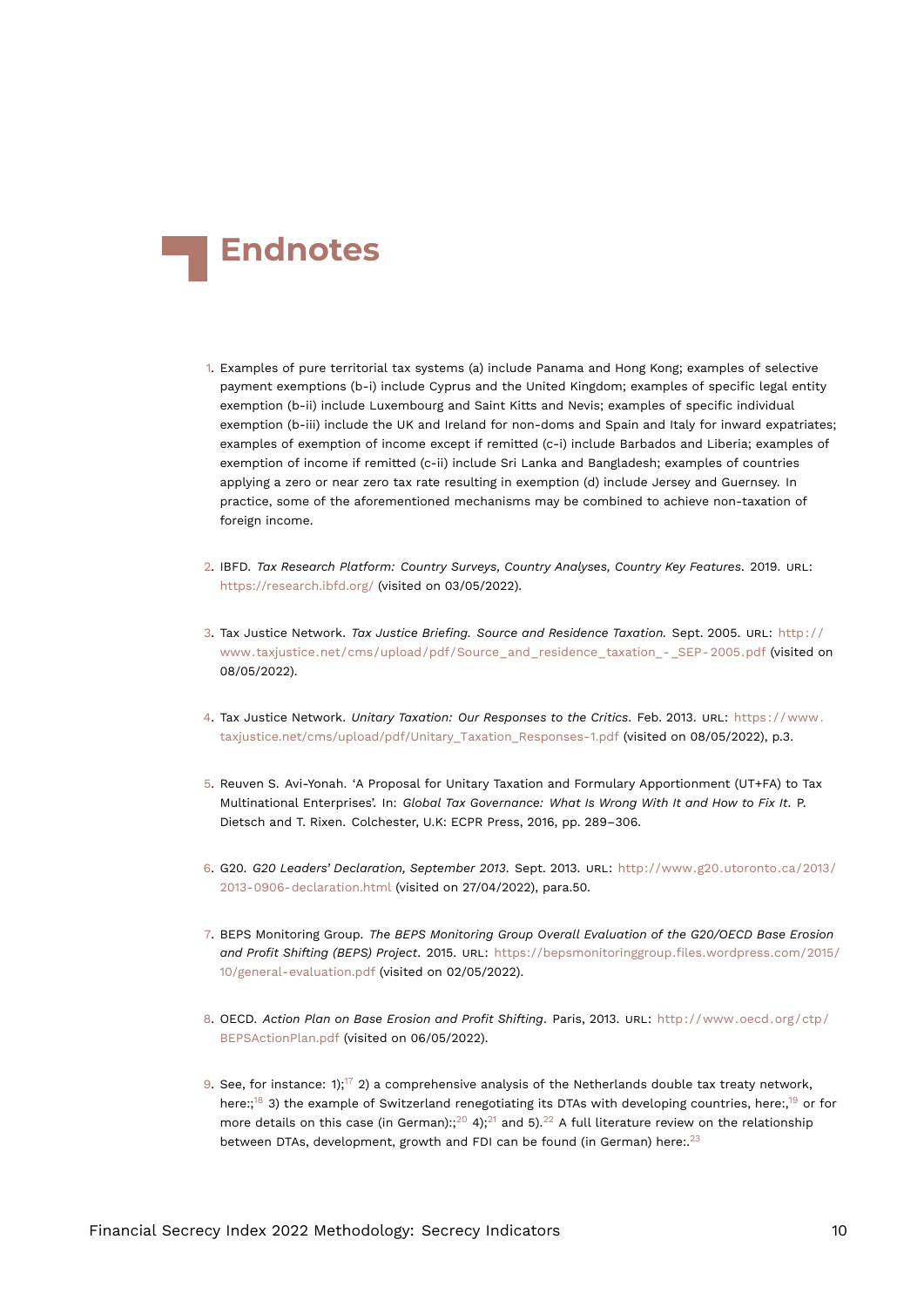- <span id="page-10-14"></span><span id="page-10-0"></span>[10.](#page-3-1) It must be conceded, however, that unilateral provisions to avoid double taxation are not as effective at preventing double taxation as double tax treaties. For instance, there may be cases in which the rules determining the residency of taxpayers conflict between countries, leading to both claiming residence and full tax liability of one legal entity or taxpayer. However, for a number of reasons this argument is of limited relevance: a) these cases are the exception rather than the rule; b) pure economic "single taxation" is a theoretical concept derived from economic modelling that is only of limited value in real life. In many countries different types of taxes are levied on the same economic activity, for instance VAT is levied on the turnover of a company, then the profits stemming from the turnover are taxed through federal and state corporate income taxes, and in a third stage the investment income in form of dividends is again taxed in the hands of the shareholders. Nobody would reasonably speak about "triple taxation" in such a case. In a similar way, it is dubious to speak about double taxation in a cross-border context. To paraphrase Professor Sol Picciotto: "But double taxation is a dubious concept. First, it does not mean companies' tax bills doubling: it means that there may (rarely) be some overlap between states' taxing claims (think of this in terms of the overlap in a Venn diagram). Any overlap may result in a modestly higher overall effective tax rate, not a 'double' rate.".<sup>[24](#page-11-5)</sup> This "modestly higher overall effective tax rate" could be higher than the corporate tax rate of one particular country, but it may still be lower than another country's corporate tax rate. If one called this situation double taxation, then this implies speaking about double taxation also in situations in which two unrelated companies operate in two different countries, with one country levying twice as high a corporate tax rate as the other country. This, of course, is nonsense and reveals the dubious and theoretically flawed nature of the concept of double taxation.
- <span id="page-10-11"></span><span id="page-10-10"></span><span id="page-10-9"></span><span id="page-10-1"></span>[11.](#page-3-2) See.<sup>[25](#page-11-6)</sup> For ways to address these issues, and the various reports of the BEPS Monitoring Group:.<sup>[26](#page-11-7)</sup>
- <span id="page-10-12"></span><span id="page-10-2"></span>[12.](#page-3-3) We are not looking at deduction in more detail because deduction of foreign taxes from domestic tax bases only provides partial relief from double taxation whereas the credit and exemption method both have in principle the capacity to completely avoid double taxation. For more details about the exemption and credit method, see for instance:.<sup>[27](#page-11-8)</sup>
- <span id="page-10-13"></span><span id="page-10-3"></span>[13.](#page-4-0) For a background on the terminology around tax competition and tax wars, see:.<sup>[28](#page-11-9)</sup>
- <span id="page-10-4"></span>[14.](#page-4-1) Reuven S Avi-Yonah. 'Globalization, Tax Competition, and the Fiscal Crisis of the Welfare State'. *Harvard Law Review*, 113(7) (2000), pp. 1573–1676. URL: <https://repository.law.umich.edu/cgi/viewcontent.cgi?article=1049&context=articles> (visited on 02/05/2022).
- <span id="page-10-5"></span>[15.](#page-4-2) Council of the European Union. *Council Directive 2011/96/EU of 30 November 2011 on the Common System of Taxation Applicable in the Case of Parent Companies and Subsidiaries of Different Member States*. Dec. 2011. URL: <https://eur-lex.europa.eu/eli/dir/2011/96/oj/eng> (visited on 02/05/2022).
- <span id="page-10-6"></span>[16.](#page-5-1) Georg Kofler. 'Indirect Credit versus Exemption: Double Taxation Relief for Intercompany Distributions'. *Bulletin for International Taxation*, 66(2) (2012), pp. 77–89. URL: [https://www.jku.at/fileadmin/gruppen/](https://www.jku.at/fileadmin/gruppen/150/Team/Georg_Kofler/Aufsaetze_in_Fachzeitschriften/Indirect_Credit_versus_Exemption_139.pdf) [150/Team/Georg\\_Kofler/Aufsaetze\\_in\\_Fachzeitschriften/Indirect\\_Credit\\_versus\\_Exemption\\_139.pdf](https://www.jku.at/fileadmin/gruppen/150/Team/Georg_Kofler/Aufsaetze_in_Fachzeitschriften/Indirect_Credit_versus_Exemption_139.pdf) (visited on 06/05/2022).
- <span id="page-10-7"></span>[17.](#page-9-9) Martin Hearson. *Measuring Tax Treaty Negotiation Outcomes: The ActionAid Tax Treaties Dataset*. Brighton, 2016. URL: <https://core.ac.uk/download/pdf/46172854.pdf> (visited on 10/04/2022).
- <span id="page-10-8"></span>[18.](#page-9-10) Katrin McGauran. *Should the Netherlands Sign Tax Treaties with Developing Countries?* SOMO Centre for Research on Multinational Corporations, June 2013. URL: https://www.somo.nl/wp-content/ [uploads/2013/06/Should-the-Netherlands-sign-tax-treaties-with-developing-countries.pdf](https://www.somo.nl/wp-content/uploads/2013/06/Should-the-Netherlands-sign-tax-treaties-with-developing-countries.pdf) (visited on 03/05/2022).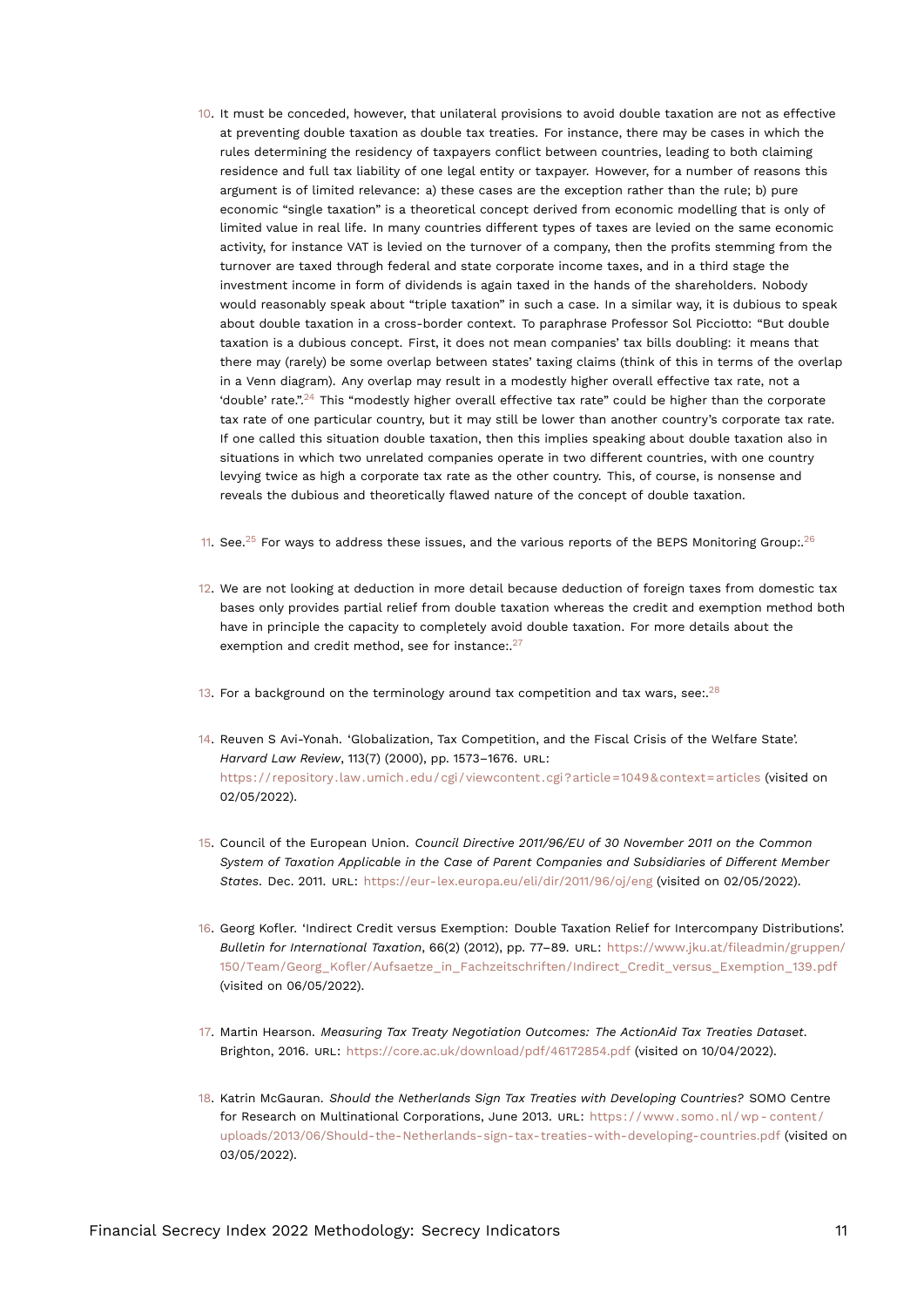- <span id="page-11-10"></span><span id="page-11-0"></span>[19.](#page-9-11) Markus Meinzer. *The Creeping Futility of the Global Forum's Peer Reviews*. Tax Justice Network, Mar. 2012. URL: [http://www.taxjustice.net/cms/upload/GlobalForum2012- TJN- Briefing.pdf](http://www.taxjustice.net/cms/upload/GlobalForum2012-TJN-Briefing.pdf) (visited on 01/04/2022), pp.23-24.
- <span id="page-11-1"></span>[20.](#page-9-12) Alliance Sud. *Schweizer Steuerabkommen Mit Entwicklungsländern: Fragwürdiger Druck Auf Quellensteuern*. Mar. 2013. URL: [https : / / www . alliancesud . ch / de / publikationen / downloads / dokument - 24 - 2013 . pdf](https://www.alliancesud.ch/de/publikationen/downloads/dokument-24-2013.pdf) (visited on 03/05/2022).
- <span id="page-11-2"></span>[21.](#page-9-13) Eric Neumayer. 'Do Double Taxation Treaties Increase Foreign Direct Investment to Developing Countries?' *The Journal of Development Studies*, 43(8) (Nov. 2007), pp. 1501–1519. URL: <http://www.tandfonline.com/doi/full/10.1080/00220380701611535> (visited on 06/05/2022).
- <span id="page-11-3"></span>[22.](#page-9-14) Tsilly Dagan. *The Tax Treaties Myth*. SSRN Scholarly Paper ID 379181. Rochester, NY: Social Science Research Network, Mar. 2003. URL: <https://papers.ssrn.com/abstract=379181> (visited on 02/05/2022).
- <span id="page-11-4"></span>[23.](#page-9-15) Angelika Lorenz. *Meine Zeit, Mein Leben. Ein Kulturwissenschaftlicher Blick Auf Das Spannungsfeld von Zeitspielräumen.* 2014. URL: [https://unipub.uni- graz.at/obvugrhs/content/titleinfo/243042/full.pdf](https://unipub.uni-graz.at/obvugrhs/content/titleinfo/243042/full.pdf) (visited on 16/05/2022).
- <span id="page-11-5"></span>[24.](#page-10-9) Tax Justice Network, *[Unitary Taxation: Our Responses to the Critics](#page-9-16)*.
- <span id="page-11-6"></span>[25.](#page-10-10) Sol Picciotto. *Towards Unitary Taxation of Transnational Corporations*. Tax Justice Network, 2012. URL: [http://www.taxjustice.net/cms/upload/pdf/Towards\\_Unitary\\_Taxation\\_1-1.pdf](http://www.taxjustice.net/cms/upload/pdf/Towards_Unitary_Taxation_1-1.pdf) (visited on 08/05/2022).
- <span id="page-11-7"></span>[26.](#page-10-11) BEPS Monitoring Group. *The BEPS Monitoring Group*. URL: [https : / / www . bepsmonitoringgroup . org](https://www.bepsmonitoringgroup.org) (visited on 02/05/2022).
- <span id="page-11-8"></span>[27.](#page-10-12) United Nations. *Manual for the Negotiation of Bilateral Tax Treaties between Developed and Developing Countries 2019*. URL: [https://www.un.org/esa/ffd/wp-content/uploads/2019/06/manual-bilateral-tax](https://www.un.org/esa/ffd/wp-content/uploads/2019/06/manual-bilateral-tax-treaties-update-2019.pdf)[treaties-update-2019.pdf](https://www.un.org/esa/ffd/wp-content/uploads/2019/06/manual-bilateral-tax-treaties-update-2019.pdf) (visited on 08/05/2022), pp.19-22.
- <span id="page-11-9"></span>[28.](#page-10-13) Nicholas Shaxson. *Tax Havens Meet Monopoly Power: Why National Competitiveness Harms Competition*. Aug. 2021. URL: [https://taxjustice.net/2021/08/12/tax-havens-meet-monopoly-power](https://taxjustice.net/2021/08/12/tax-havens-meet-monopoly-power-why-national-competitiveness-harms-competition/)[why-national-competitiveness-harms-competition/](https://taxjustice.net/2021/08/12/tax-havens-meet-monopoly-power-why-national-competitiveness-harms-competition/) (visited on 16/05/2022).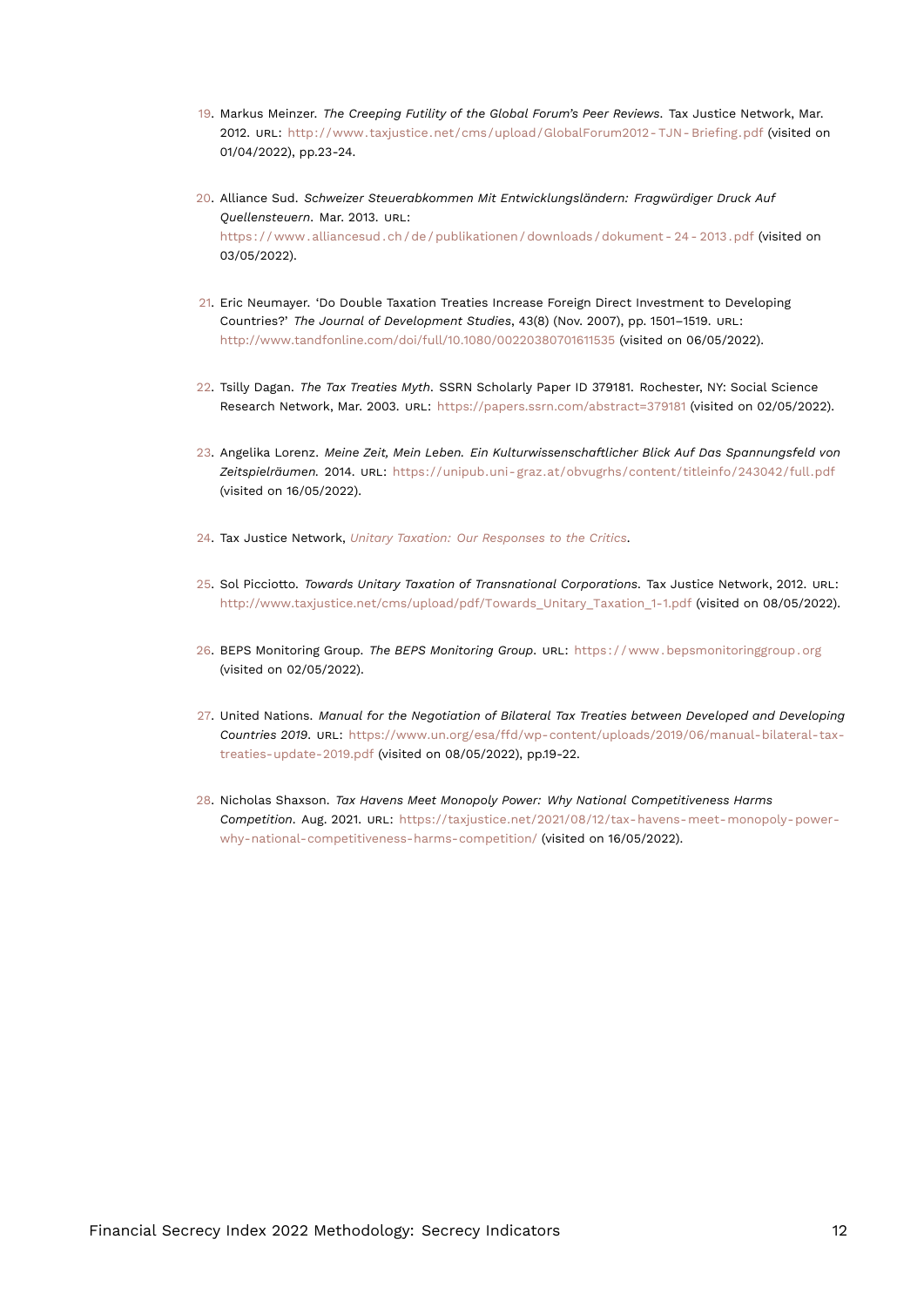## **Bibliography**

- Alliance Sud. *Schweizer Steuerabkommen Mit Entwicklungsländern: Fragwürdiger Druck Auf Quellensteuern*. Mar. 2013. URL: [https:](https://www.alliancesud.ch/de/publikationen/downloads/dokument-24-2013.pdf) [//www.alliancesud.ch/de/publikationen/downloads/dokument-24-2013.pdf](https://www.alliancesud.ch/de/publikationen/downloads/dokument-24-2013.pdf) (visited on 03/05/2022) (cit. on p. [12](#page-11-10)).
- Avi-Yonah, Reuven S. 'Globalization, Tax Competition, and the Fiscal Crisis of the Welfare State'. *Harvard Law Review*, 113(7) (2000). URL: [https:](https://repository.law.umich.edu/cgi/viewcontent.cgi?article=1049&context=articles) [//repository.law.umich.edu/cgi/viewcontent.cgi?article=1049&context=articles](https://repository.law.umich.edu/cgi/viewcontent.cgi?article=1049&context=articles) (visited on 02/05/2022) (cit. on p. [11](#page-10-14)).
- BEPS Monitoring Group. *The BEPS Monitoring Group Overall Evaluation of the G20/OECD Base Erosion and Profit Shifting (BEPS) Project*. 2015. URL: [https:](https://bepsmonitoringgroup.files.wordpress.com/2015/10/general-evaluation.pdf) [//bepsmonitoringgroup.files.wordpress.com/2015/10/general-evaluation.pdf](https://bepsmonitoringgroup.files.wordpress.com/2015/10/general-evaluation.pdf) (visited on 02/05/2022) (cit. on p. [10\)](#page-9-17).
- *The BEPS Monitoring Group*. URL: <https://www.bepsmonitoringgroup.org> (visited on 02/05/2022) (cit. on p. [12\)](#page-11-10).
- Council of the European Union. *Council Directive 2011/96/EU of 30 November 2011 on the Common System of Taxation Applicable in the Case of Parent Companies and Subsidiaries of Different Member States*. Dec. 2011. URL: <https://eur-lex.europa.eu/eli/dir/2011/96/oj/eng> (visited on 02/05/2022) (cit. on p. [11\)](#page-10-14).
- Dagan, Tsilly. *The Tax Treaties Myth*. SSRN Scholarly Paper ID 379181. Rochester, NY: Social Science Research Network, Mar. 2003. URL: <https://papers.ssrn.com/abstract=379181> (visited on 02/05/2022) (cit. on p. [12](#page-11-10)).
- G20. *G20 Leaders' Declaration, September 2013*. Sept. 2013. URL: <http://www.g20.utoronto.ca/2013/2013-0906-declaration.html> (visited on 27/04/2022) (cit. on p. [10\)](#page-9-17).
- Hearson, Martin. *Measuring Tax Treaty Negotiation Outcomes: The ActionAid Tax Treaties Dataset*. Brighton, 2016. URL:

<https://core.ac.uk/download/pdf/46172854.pdf> (visited on 10/04/2022) (cit. on p. [11\)](#page-10-14).

IBFD. *Tax Research Platform: Country Surveys, Country Analyses, Country Key Features*. 2019. URL: <https://research.ibfd.org/> (visited on 03/05/2022) (cit. on p. [10\)](#page-9-17).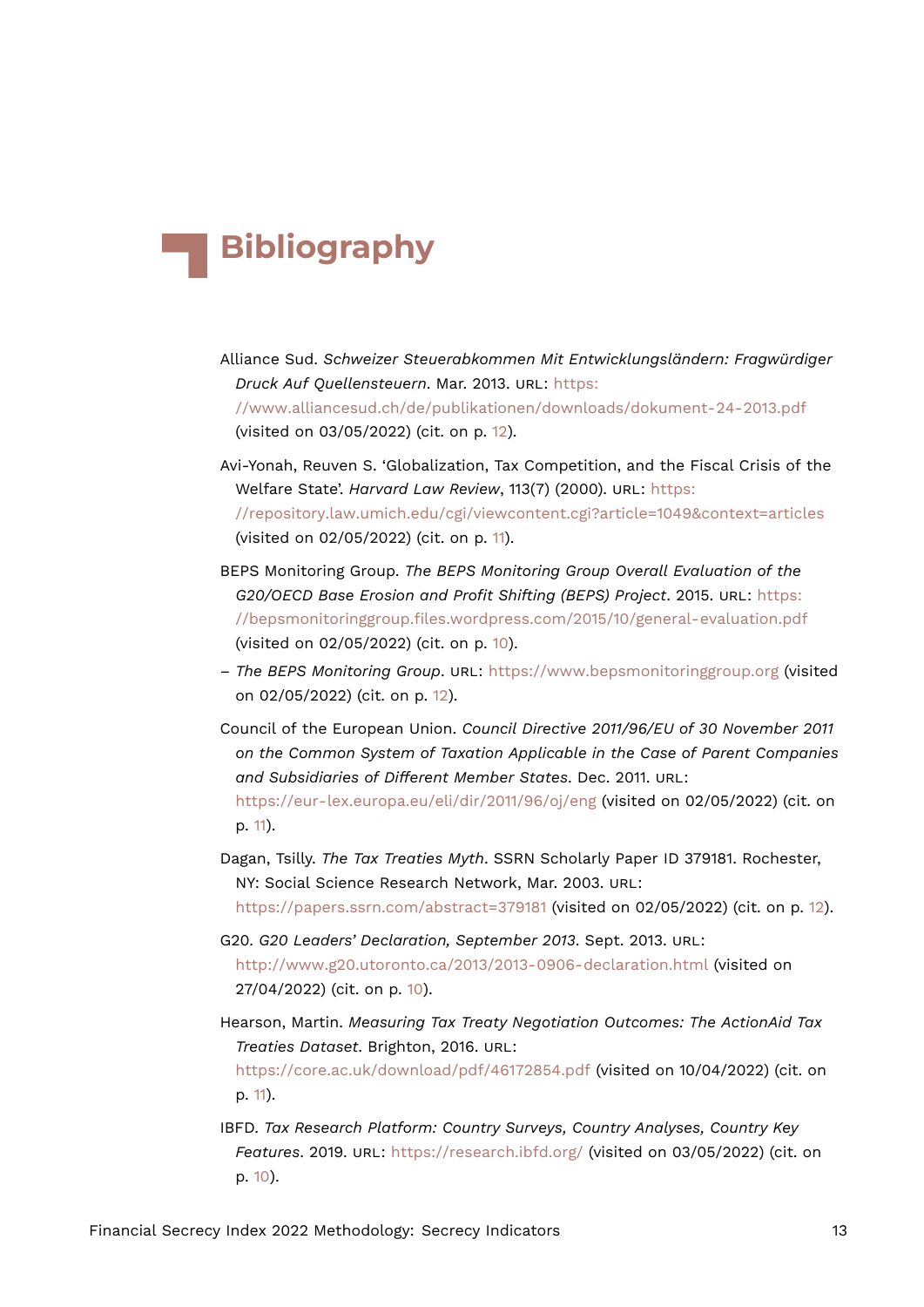- Kofler, Georg. 'Indirect Credit versus Exemption: Double Taxation Relief for Intercompany Distributions'. *Bulletin for International Taxation*, 66(2) (2012). URL: [https://www.jku.at/fileadmin/gruppen/150/Team/Georg\\_Kofler/Aufsaetze\\_in\\_](https://www.jku.at/fileadmin/gruppen/150/Team/Georg_Kofler/Aufsaetze_in_Fachzeitschriften/Indirect_Credit_versus_Exemption_139.pdf) Fachzeitschriften/Indirect Credit versus Exemption 139.pdf (visited on 06/05/2022) (cit. on p. [11\)](#page-10-14).
- Lorenz, Angelika. *Meine Zeit, Mein Leben. Ein Kulturwissenschaftlicher Blick Auf Das Spannungsfeld von Zeitspielräumen.* 2014. URL: <https://unipub.uni-graz.at/obvugrhs/content/titleinfo/243042/full.pdf> (visited on 16/05/2022) (cit. on p. [12\)](#page-11-10).
- McGauran, Katrin. *Should the Netherlands Sign Tax Treaties with Developing Countries?* SOMO Centre for Research on Multinational Corporations, June 2013. URL: [https://www.somo.nl/wp-content/uploads/2013/06/Should-the-](https://www.somo.nl/wp-content/uploads/2013/06/Should-the-Netherlands-sign-tax-treaties-with-developing-countries.pdf)[Netherlands-sign-tax-treaties-with-developing-countries.pdf](https://www.somo.nl/wp-content/uploads/2013/06/Should-the-Netherlands-sign-tax-treaties-with-developing-countries.pdf) (visited on 03/05/2022) (cit. on p. [11](#page-10-14)).
- Meinzer, Markus. *The Creeping Futility of the Global Forum's Peer Reviews*. Tax Justice Network, Mar. 2012. URL: <http://www.taxjustice.net/cms/upload/GlobalForum2012-TJN-Briefing.pdf> (visited on 01/04/2022) (cit. on p. [12\)](#page-11-10).
- Neumayer, Eric. 'Do Double Taxation Treaties Increase Foreign Direct Investment to Developing Countries?' *The Journal of Development Studies*, 43(8) (Nov. 2007). URL: <http://www.tandfonline.com/doi/full/10.1080/00220380701611535> (visited on 06/05/2022) (cit. on p. [12](#page-11-10)).
- OECD. *Action Plan on Base Erosion and Profit Shifting*. Paris, 2013. URL: <http://www.oecd.org/ctp/BEPSActionPlan.pdf> (visited on 06/05/2022) (cit. on p. [10\)](#page-9-17).
- Picciotto, Sol. *Towards Unitary Taxation of Transnational Corporations*. Tax Justice Network, 2012. URL: [http://www.taxjustice.net/cms/upload/pdf/Towards\\_Unitary\\_Taxation\\_1-1.pdf](http://www.taxjustice.net/cms/upload/pdf/Towards_Unitary_Taxation_1-1.pdf) (visited on 08/05/2022) (cit. on p. [12\)](#page-11-10).
- Reuven S. Avi-Yonah. 'A Proposal for Unitary Taxation and Formulary Apportionment (UT+FA) to Tax Multinational Enterprises'. In: *Global Tax Governance: What Is Wrong With It and How to Fix It*. P. Dietsch and T. Rixen. Colchester, U.K: ECPR Press, 2016 (cit. on p. [10\)](#page-9-17).
- Shaxson, Nicholas. *Tax Havens Meet Monopoly Power: Why National Competitiveness Harms Competition*. Aug. 2021. URL: [https://taxjustice.net/2021/08/12/tax-havens-meet-monopoly-power-why](https://taxjustice.net/2021/08/12/tax-havens-meet-monopoly-power-why-national-competitiveness-harms-competition/)[national-competitiveness-harms-competition/](https://taxjustice.net/2021/08/12/tax-havens-meet-monopoly-power-why-national-competitiveness-harms-competition/) (visited on 16/05/2022) (cit. on p. [12](#page-11-10)).
- Tax Justice Network. *Tax Justice Briefing. Source and Residence Taxation.* Sept. 2005. URL: